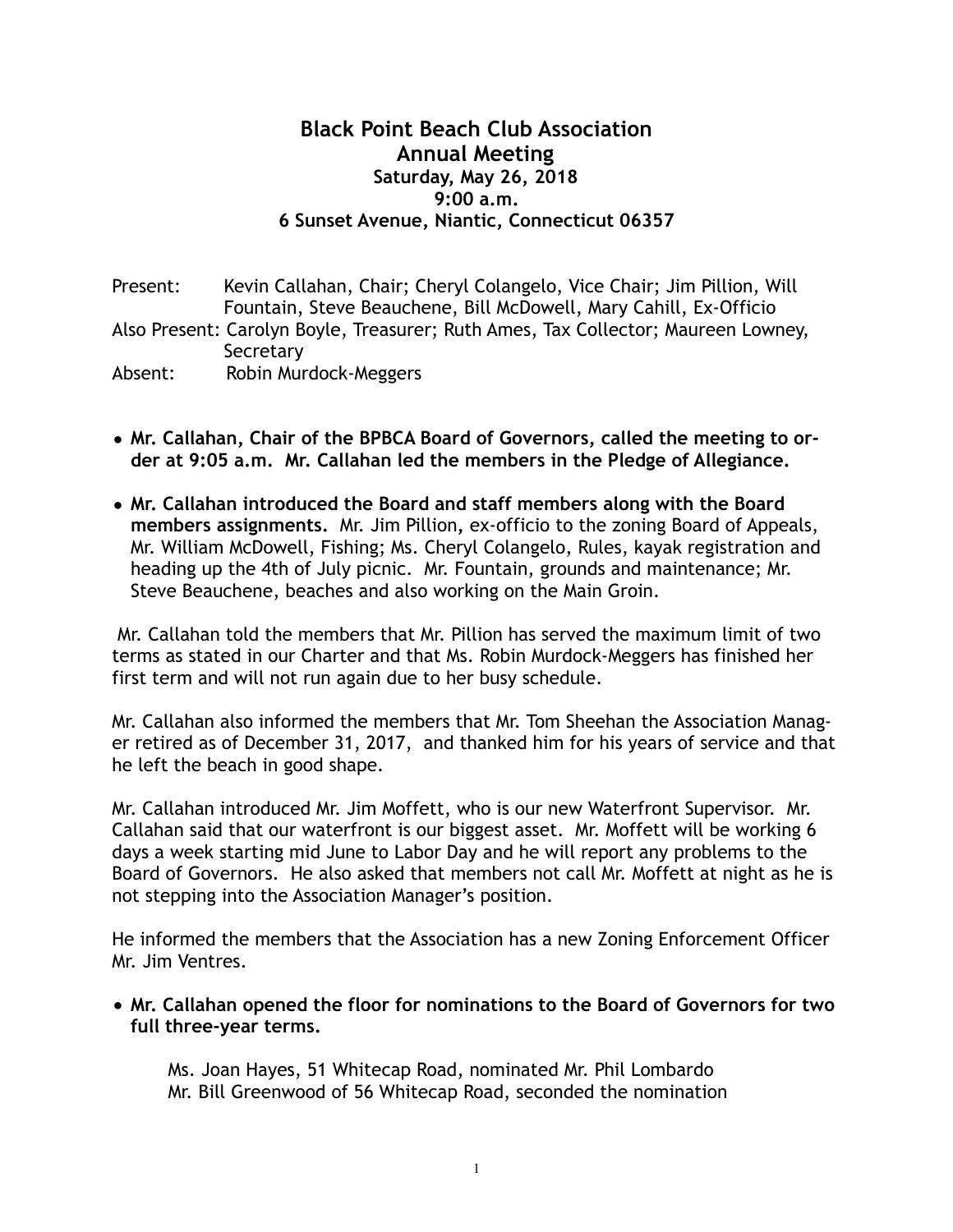Mr. John Phelps, 53 Bellaire Road, nominated Ms. Ronnie Allen-Phelps Ms. Beverly Melo, 6 cottage Lane, seconded the nomination.

Nominations closed there being no other nominees

Mr. Callahan declared [2] newly elected Board members:

- 1. Phil Lombardo, First Term May 2018- May 2021
- 2. Ronnie Allen-Phelps, First Term May 2018- May 2021

# **Presentation by GZA on the Main Groin**

 Ms. Hande MaCaw and Mr. Russ Morgan from GZA gave a presentation on the status of the Main Groin. GZA was hired by the association last September to access the condition of the Main Groin. They said the steel sheeting on both sides of the structure is corroded with several large size holes. Material loss through corrosion holes and signs of previous maintenance efforts. They gave the cost of the two options for the groin. The first option would be to rebuild the existing structure and the projected total cost would be \$625,000.00 . The second option would be to remove all the stones from the pier and build new with sloping sides and a narrow crest on top. The projected total would be \$900,000.00. They opened for questions from members. After an hour of discussion the chair closed the discussion to move on to Budget discussions. Mr. Callahan said this is the beginning of the Main Groin meetings and will required more meetings and talks.

# • **Budget Discussions; Vote**

Ms. Boyle noted that members received a copy of the proposed budget in the call to meeting and noted a proposed mill rate of 1.4 a decrease from 1.6 from last year's budget. Ms. Boyle reviewed the budget and noted an increase in income from Zoning applications. She also noted that expenses for the club house and playground have decreased along with personnel services due to the retirement of the Association Manager. Ms. Boyle opened the floor to questions.

 Mr. Stregowski, 16 Bellaire Road, asked what the Fund Balance is. Ms. Boyle stated it is \$121,032.00. Ms. Diane Zukowski, 36 Sunrise Avenue, asked why we were lowering the rate with the expense of the pier coming up. Mr. Callahan said that we would have to do a special assessment anyways. Ms. Alice Baril, 17 Sea View Avenue, said if we kept the mill rate as it was we would be able to have the seaweed removed more often from the beach.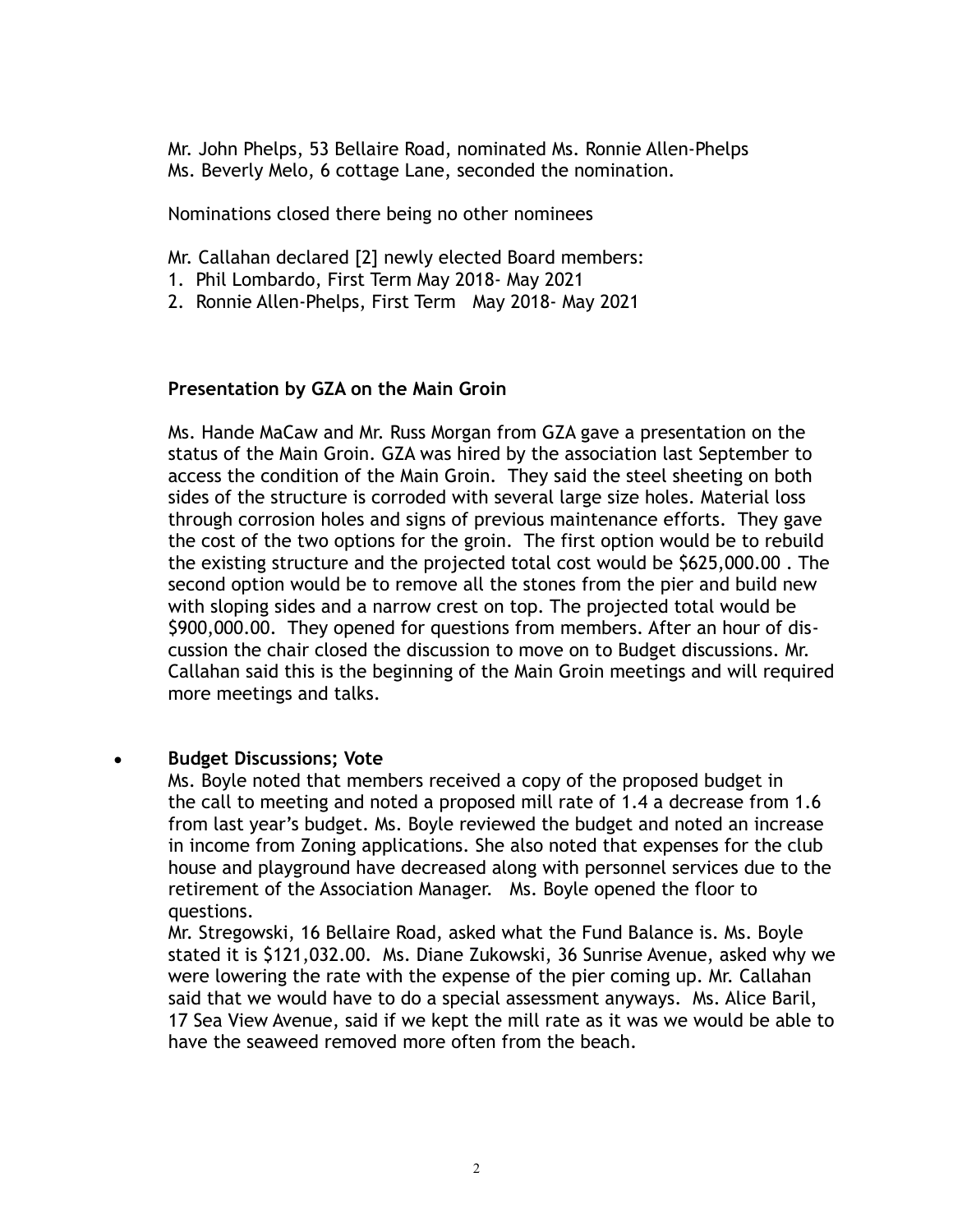**\*\* Motion [1]** 

**Ms. Joan Hayes, 51 Whitecap Road, made a motion to approve the Budget as presented. Ms. Betty Barrett, 36 Sunset Avenue, seconded the motion.** 

#### Discussion followed.

 Ms. Kim Craven, 46 East Shore Road, asked what the contingency fund was. Ms. Boyle replied anything that we have to depreciate. Examples the roof, kayak racks.

 Mr. Ed Zito, 57 Nehantic Drive, called the question. Ms. Diane Zukowski, 36 Sun rise Avenue seconded the call.

Mr. Callahan put the budget to a vote.

### **Ballots have been counted.**

#### **Vote: 63 - yes - 38 - no. Budget passed**

### **Comments from the Chair**

 Mr. Callahan presented Mr. Pillion with a certificate of Appreciation and a gift certificate for his years of service to the Association.

 Mr. Callahan announced they have appointed 2 committees. the first committee is a Beautification Committee and will be headed by Ms. Kay Parulis. The second committee is for the annual refurbishing of the clay tennis courts.

 Mr. Callahan also reported that Sound Marine said the we have some old and worn out equipment and recommended replacing two of the buoys that are leaning over.

 Mr. Callahan informed the members that we had a great Community Clean Up Day on April 27th approximately 25 people showed up ready to be put to work. They cleaned the kitchen, bathrooms, the floors, raked leaves, clean the flower beds did plantings. A very progressive day. Mr. Callahan thanked all the volunteers.

 Mr. Callahan reported that the roof at the clubhouse has been re-shingled, 2 gutters were replaced, 6 windows had been replaced, the club house, sheds, patio and tables were

all

 power washed. Trees were removed from around the basketball court, the court was also repaved and waiting for the lines to be repainted before the rims are put back. He stated that they had three to four different bids for each project.

 Mr. Callahan said that the Men and Women's club were looking into playground equip ment with the money they had raised. He also noted that 2 pieces of playground equip ment need to come out as they are broken and he said that they are replacing the seats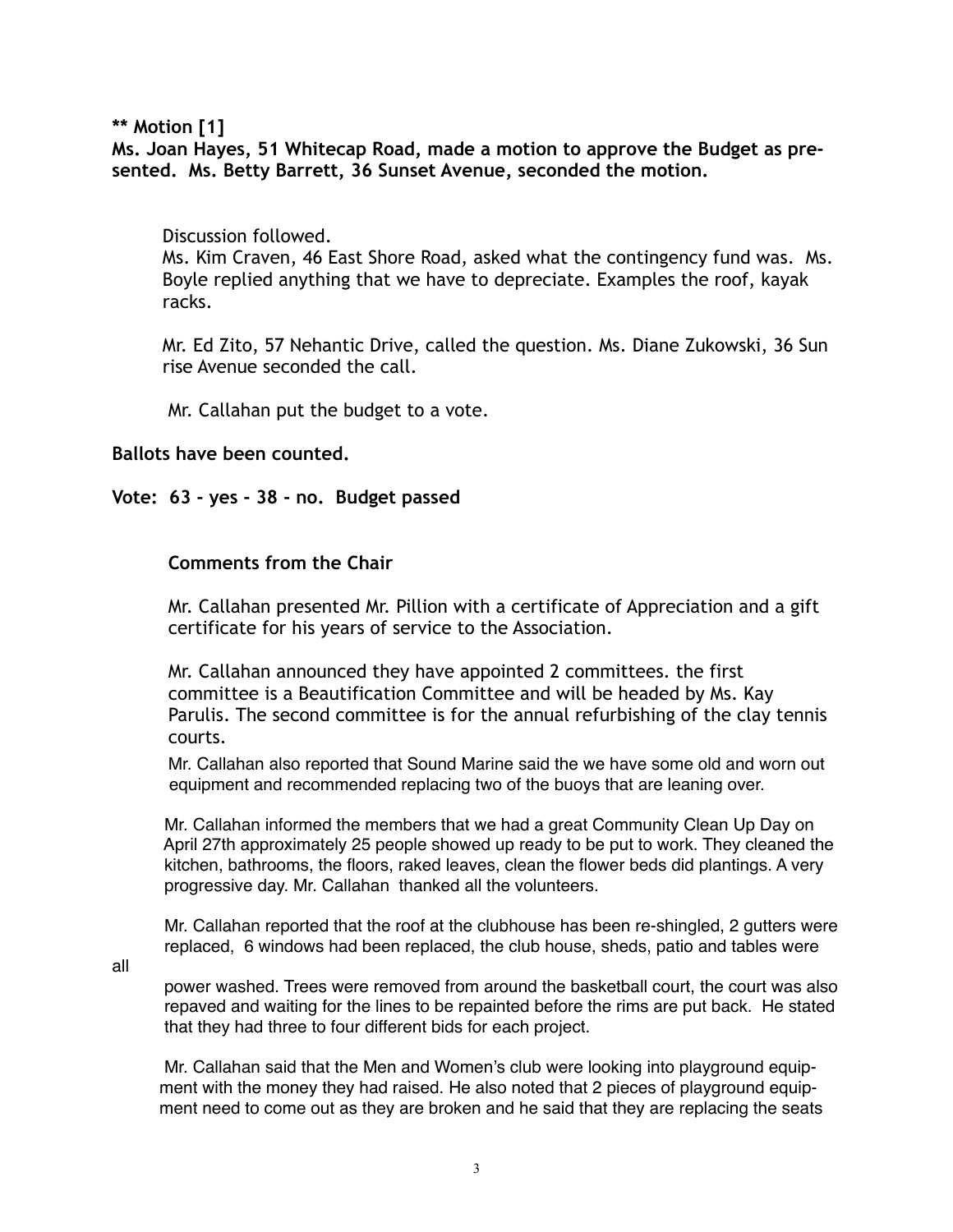on the swings as they are worn out. He told the members that 2 kayak racks were destroyed in the storm last fall, they were able to retrieve enough wood to replace one of t the 2 kayak racks. Also members need to have ID stickers on their kayaks that are on the racks or they will be removed from the racks and placed on the sand. Cheryl Colangelo has the stickers.

 Mr. Callahan mentioned that we will again have Police coverage on the weekends. All motor vehicles including golf carts will get parking tickets for violation this year. The first ticket will be a warning. The second time will be a \$25.00 fine.

Mr. Callahan noted a few important dates. July 4th, Annual Parade and Picnic, with parade line up at clubhouse arriving no later than 10:30Am. Parade starts at 11:00am from the clubhouse grounds. Rain date will be the following day. There is a sign up sheet for volunteers for the picnic.

 Mr. Callahan told the members that in 2009 the BOG had voted to have open house hours at the Club House for members on Thursdays for the months of July and August from 1:00pm -4:00pm and 6:00Pm -9:00pm for playing cards, bridge, etc. on a first come first serve basis and the BOG has agreed to continue.

### • **Cahill Scholarship** - Wendy Bourget

 Ms. Bourget speaking for the Cahill Black Point Education Fund thanked the members for contributing and said you can make donations to the fund at any time. The 2 Scholarship winners for this year are Rory Williams the grandson of Mr. and Mrs. Bob Shea and Tess Wright the granddaughter of Phil and Carolyn Lombardo.

### • **Members Comments**

Mr. Harry Mazadoorian, 56 Indianola Road, asked about our zoning regulations stating that rentals must be a 7night minimum. He questioned people advertising through Air B n B with nightly rates. Mr. Callahan said if you see something advertised to report it to the Zoning Enforcement Officer Mr. Jim Ventre.

 Ms. Beverly Melo, 6 Cottage Lane would like to see if we could revisit having trash cans on the beaches. Mr. Callahan said he had spoken with Mr. Moffett about it and thought people would take advantage of throwing everything in there. Ms. Cahill said people put baby diapers in there and everything else and they attracted bees.

 Ms. Alice Baril, 17 Sea View Avenue, said she was under the impression that smoking was not allowed on our beaches, but some people are still smoking on the beaches.